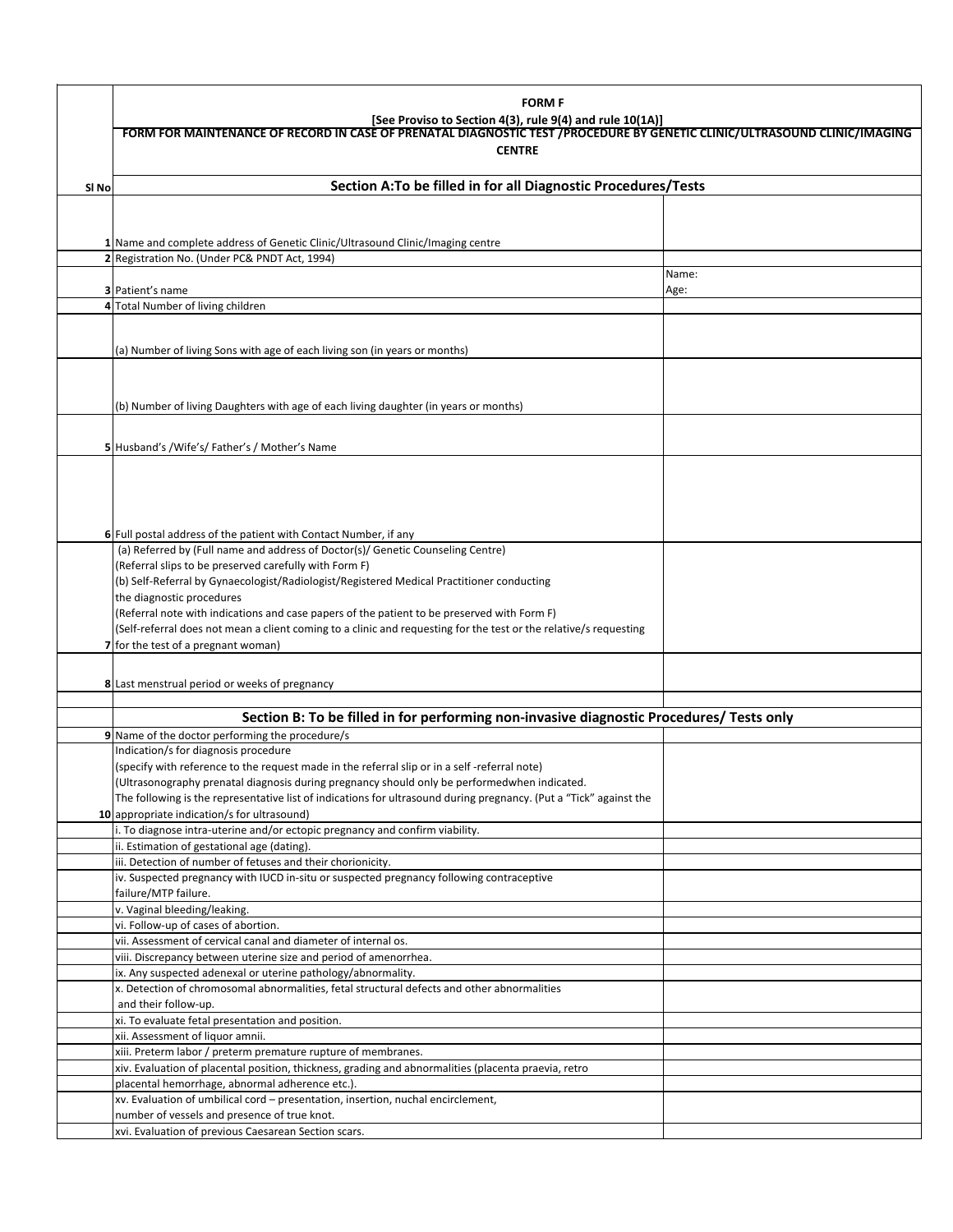| xvii. Evaluation of fetal growth parameters, fetal weight and fetal well being.                                             |      |
|-----------------------------------------------------------------------------------------------------------------------------|------|
|                                                                                                                             |      |
| xviii. Color flow mapping and duplex Doppler studies.                                                                       |      |
| xix. Ultrasound guided procedures such as medical termination of pregnancy, external cephalic                               |      |
| version etc. and their follow-up.                                                                                           |      |
| xx. Adjunct to diagnostic and therapeutic invasive interventions such as                                                    |      |
| chorionic villus sampling (CVS), amniocenteses, fetal blood sampling, fetal skin biopsy, amnio-infusion,                    |      |
|                                                                                                                             |      |
| intrauterine infusion, placement of shunts etc.                                                                             |      |
| xxi. Observation of intra-partum events.                                                                                    |      |
| xxii. Medical/surgical conditions complicating pregnancy.                                                                   |      |
| xxiii. Research/scientific studies in recognized institutions.                                                              |      |
|                                                                                                                             |      |
| 11 Procedures carried out (Non-Invasive) (Put a "Tick" on the appropriate procedure)                                        |      |
|                                                                                                                             |      |
| i. Ultrasound                                                                                                               |      |
|                                                                                                                             |      |
| (Important Note: Ultrasound is not indicated/advised/performed to determine the sex of fetus                                |      |
| except for diagnosis of sex-linked diseases such as Duchene Muscular Dystrophy, Hemophilia A & B etc.)                      |      |
|                                                                                                                             |      |
|                                                                                                                             |      |
|                                                                                                                             |      |
| ii. Any other (specify)                                                                                                     |      |
|                                                                                                                             |      |
| 12 Date on which declaration of pregnant woman/ person was obtained                                                         |      |
| 13 Date on which procedures carried out                                                                                     |      |
| 14. Result of the non-invasive procedure carried out (report in brief of the test including                                 |      |
| 14 ultrasound carried out)                                                                                                  |      |
|                                                                                                                             |      |
|                                                                                                                             | Name |
|                                                                                                                             |      |
| 15 The result of pre-natal diagnostic procedures was conveyed to                                                            | Date |
|                                                                                                                             |      |
|                                                                                                                             |      |
| 16 Any indication for MTP as per the abnormality detected in the diagnostic procedures/tests                                |      |
|                                                                                                                             |      |
|                                                                                                                             |      |
|                                                                                                                             |      |
|                                                                                                                             |      |
| Name, Signature and Registration Number with Seal of the Gynaecologist/Radiologist/Registered Medical Practitioner<br>Date: |      |
| Place:<br>performing Diagnostic Procedure/s                                                                                 |      |
|                                                                                                                             |      |
|                                                                                                                             |      |
| SECTION C: To be filled for performing invasive Procedures/ Tests only                                                      |      |
| 17 17. Name of the doctor/s performing the procedure/s                                                                      |      |
| 18. History of genetic/medical disease in the family (specify):                                                             |      |
| 18 Basis of diagnosis ("Tick" on appropriate basis of diagnosis)                                                            |      |
|                                                                                                                             |      |
| (a) Clinical                                                                                                                |      |
| (b) Bio-chemical                                                                                                            |      |
| (c) Cytogenetic                                                                                                             |      |
| (d) other (e.g. radiological, ultrasonography etc.-specify)                                                                 |      |
| 19 Indication/s for the diagnosis procedure ("Tick" on appropriate indication/s):                                           |      |
| A. Previous child/children with:                                                                                            |      |
| (i) Chromosomal disorders                                                                                                   |      |
|                                                                                                                             |      |
| (ii) Metabolic disorders                                                                                                    |      |
| (iii) Congenital anomaly                                                                                                    |      |
| (iv) Mental Disability                                                                                                      |      |
| (v) Haemoglobinopathy                                                                                                       |      |
| (vi) Sex linked disorders                                                                                                   |      |
| (vii) Single gene disorder                                                                                                  |      |
|                                                                                                                             |      |
| (viii) Any other (specify)                                                                                                  |      |
| B. Advanced maternal age (35 years)                                                                                         |      |
| C. Mother/father/sibling has genetic disease (specify)                                                                      |      |
| D. Other (specify)                                                                                                          |      |
| Date on which consent of pregnant woman / person was obtained in Form G prescribed in                                       |      |
| 20 PC&PNDT Act, 1994                                                                                                        |      |
| 21 21. Invasive procedures carried out ("Tick" on appropriate indication/s)                                                 |      |
| i. Amniocentesis                                                                                                            |      |
|                                                                                                                             |      |
| ii. Chorionic Villi aspiration                                                                                              |      |
| iii. Fetal biopsy                                                                                                           |      |
| iv. Cordocentesis                                                                                                           |      |
| v. Any other (specify)                                                                                                      |      |
| 22 Any complication/s of invasive procedure (specify)<br>23 Additional tests recommended (Please mention if applicable)     |      |